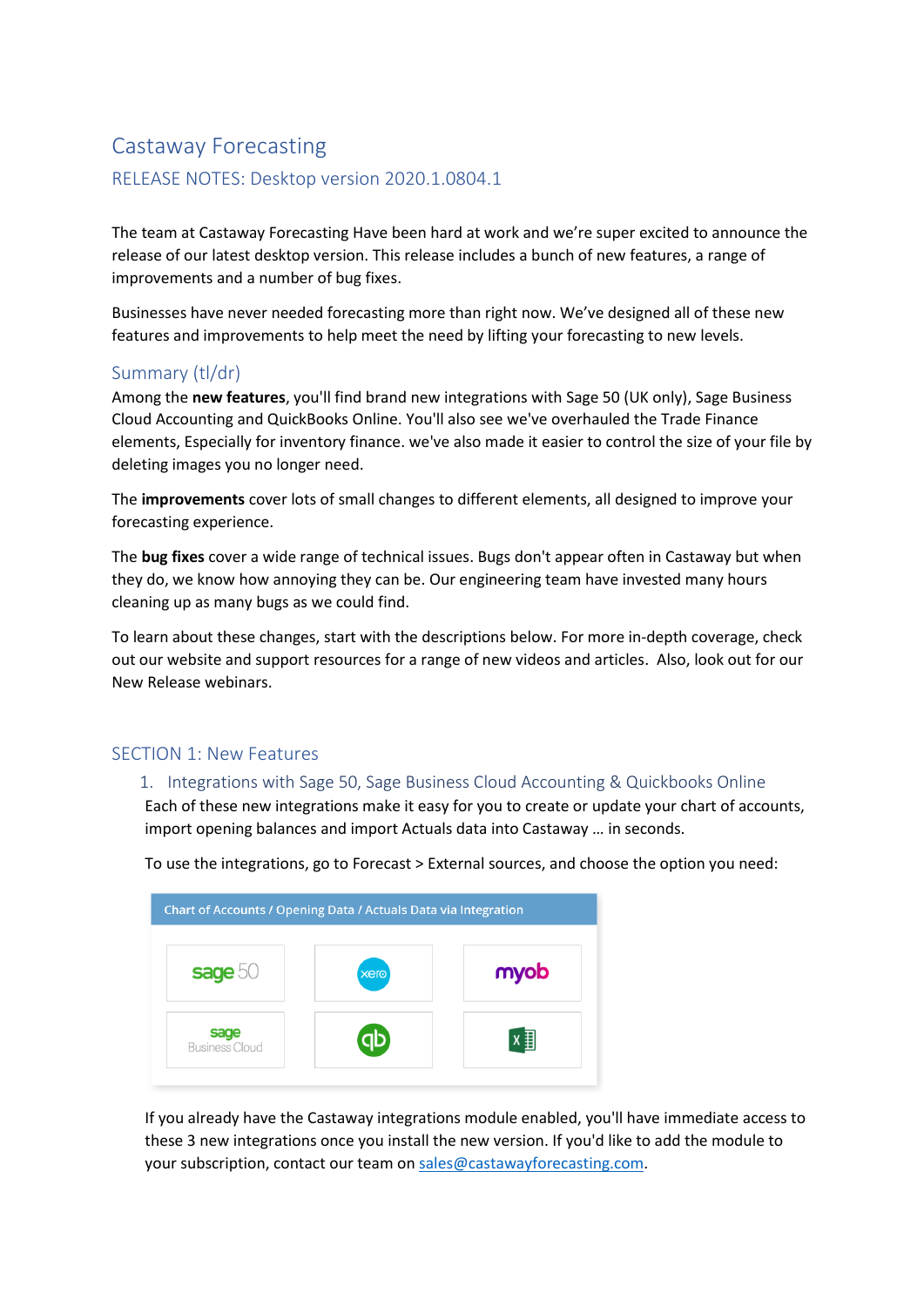#### 2. Manage your Image Library

The image library stores the image files you use in dashboard Picture Widgets. To help you manage the size of your Castaway files, we've added a new option to remove images from the library.

To access this option, double click on any image in any picture widget to bring up the Image Library. The Remove button is on the lower toolbar:

| <b>Image Library</b>    |                 |
|-------------------------|-----------------|
|                         |                 |
|                         |                 |
| <b>Browse</b><br>Remove | Close<br>Insert |

#### 3. Expanded Trade Finance elements

The Main Trade Finance and Other Trade Finance elements in Castaway provide specialist modelling for debtor finance and inventory finance.

In this new release, we've added a new finance calculation option (% of Inventory Payments) to both elements. This new method allows finance to be drawn down at the same time you pay your suppliers, better mirroring real world transactions.

We've also added much better flexibility in modelling the timing of finance repayments when any of the inventory finance methods is chosen. You can now choose between Manual Entry, Days Credit and % Spread, just like for debtor finance methods.

Finally, while we were working on these elements, we removed a rule that prevented interest and charges from calculating in any month where the end finance balance was zero.

## SECTION 2: Improvements

In the new release, we've made a number of improvements to various element types. These improvements will expand your modelling options and improved productivity:

Equity: When the Equity Change Method is set to Driver x Rate, Driver units can now be recognised as equity units

Inventory: when the Purchases Method of an Inventory element is set to Enter Closing Inventory Balance, it is possible to make Castaway out of balance if the calculation would otherwise result in a negative purchases value. To make these issues easier to find, we've added a new out of balance line (called Purchases OOB) to the data entry area.